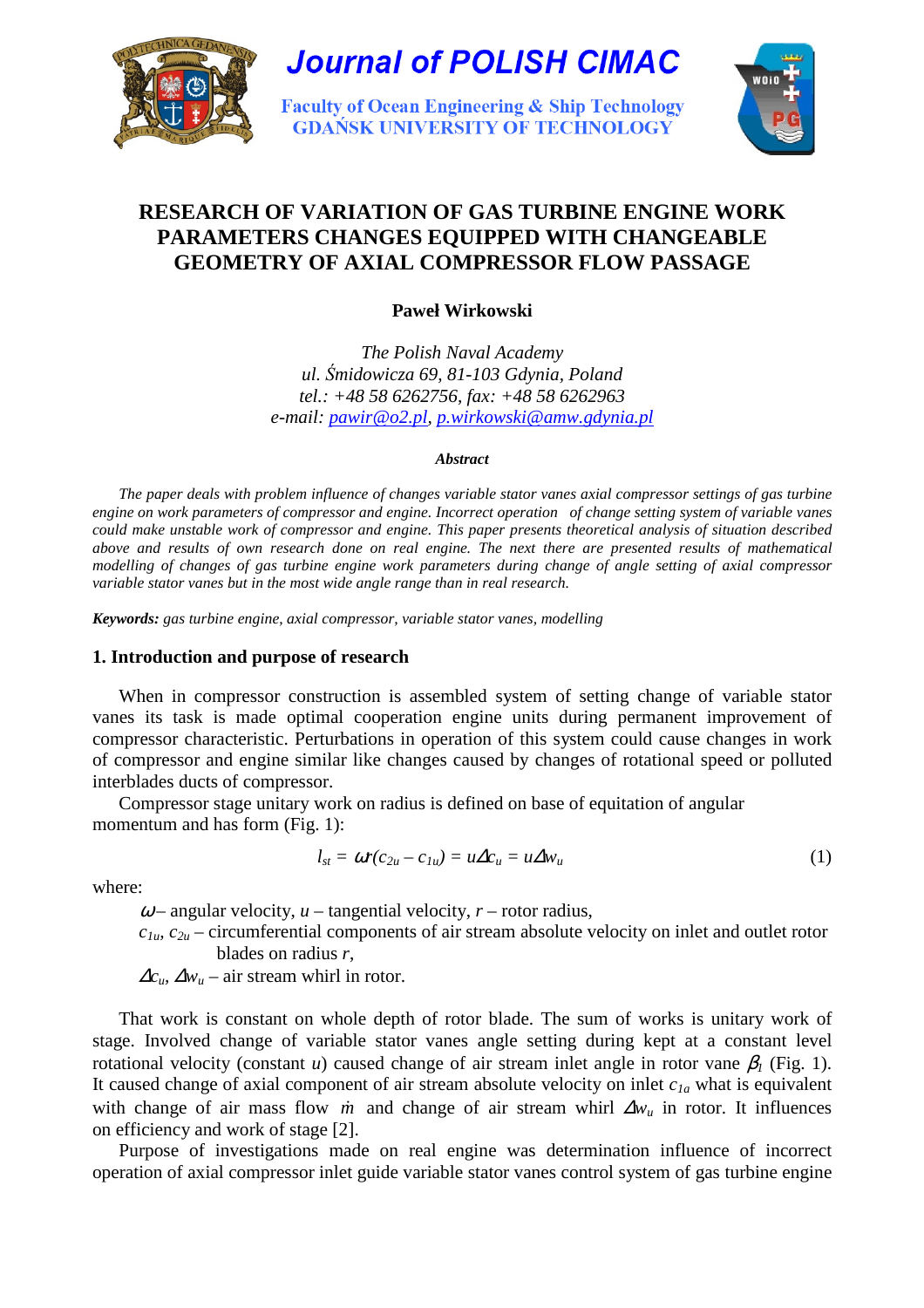on compressor and engine work parameters.

Compressor characteristic is relationship between compression ratio  $\pi^*$ <sub>S</sub>, compressor efficiency  $\eta_s$  and air flow mass *m* and compressor rotational velocity *n*. It makes possible to determine the best condition of compressor and another engine units mating. The characteristic is using to select optimal conditions of air flow regulation and assessment of operational factors on compressor parameters.

Therefore compressor should be so controlled in operational range of rotational velocity that the compressor and engine mating line has a stock of stable work. The main rule of compressor control during change of their rotational velocity or flow intensity is to keep up the stream inlet angles *i* value near zero. One of the most popular ways of axial compressor control is changing their flow duct geometry by application of inlet guide stator vanes or variable stator vanes of several first compressor stages [2].

This solution makes possible to change of air stream inlet angle on rotor blades of compressor stages by change of stator vanes setting angles during change of compressor rotational velocity. Fig. 1 illustrates, on example one stage of compression, rule of regulation of variable stator vanes.



*Fig. 1. Essence of control of compressor's axial stage by changing the setting angle of stator vanes ring at changeable air flow velocity; a) decreased axial velocity, b) calculation axial velocity, c) increased axial velocity, d) schema of flow round of axial compressor rotor blades during constant rotor speed and constant air stream inlet angles; k – variable stator vanes ring, w – rotor vanes ring* 

For average values with operational range of compressor rotor speed is situation on Fig. 1b – speed values and directions with subscript  $J''$ . In this situation is intermediate angle setting of stator vanes. Air stream inlet angle on rotor blades do not cause disturbance of stream flow by interblades ducts. For lower values of compressor rotor speed and in consequence lower values of absolute axial component velocity *c1a'*, it is necessary to reduce the stream outlet angle of variable stator vanes  $\alpha_l$  (Fig. 1a). The angle reduction range should allow keeping the same value of stream inlet angle on rotor blades. Analogical situation takes place during work of compressor with higher rotational speed. For higher rotational speed absolute axial component speed *c1a''* increases. In this situation for keeping stable work of compressor and in consequence constant value of stream inlet angle on rotor blades, it is necessary to increase the value of stream outlet angle of variable stator vanes – Fig. 1c. Application in gas turbine engine construction of control system of flow ducts geometry has a bearing on run inertance of unstable processes.

#### **2. Object of research**

The object of researches is type DR77 marine gas turbine engine, which is part of power transmition system of war ship. It is three-shaft engine with can-ring-type combustor chamber and reversible power turbine.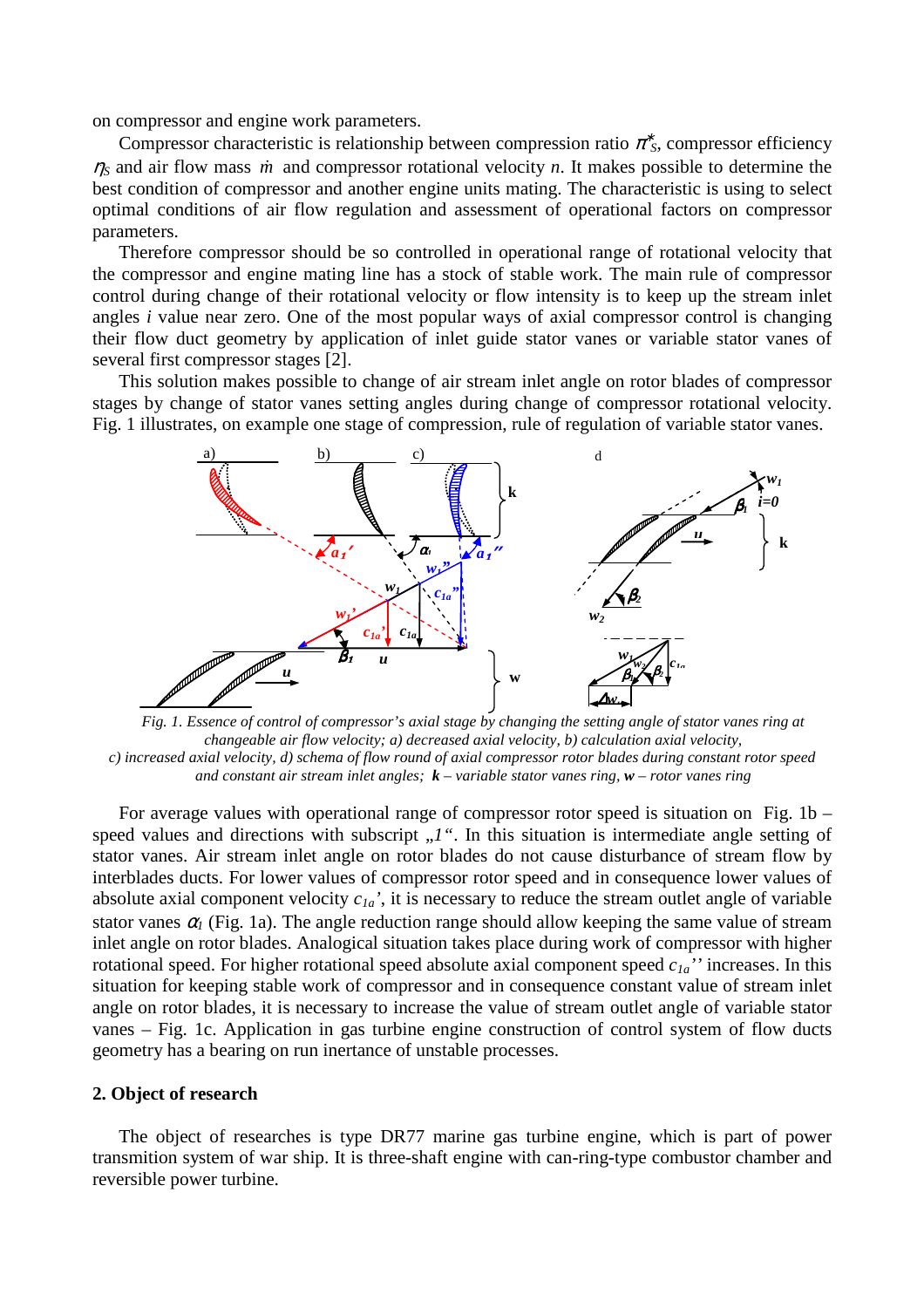In compressor construction configuration of this engine there are used inlet guide stator vanes which make possibilities to change setting angle incidance (change of compressor flow duct geometry) in depend on engine load. This process is operated by control system which working medium is compressed air received from last stage of high pressure compressor. On Fig. 2 is presented block diagram of flow control signal of variable stator vanes system.



*Fig. 2. Block diagram of stator vanes change setting mechanism LPC; CO – combustor, HPC – high pressure compressor, LPC – low pressure compressor, ŁK – variable stator vane, VIGV – variable inlet guide vanes* 

Compressed air from last stage of high pressure compressor is supllied to working space of control actuator by cleaning and cooling block. Compressed air exerts pressure on control actuator elements. It causes moving of control piston which is connected with moving ring. This ring moves on circumference of low pressure compressor body. Ring is connected with variable stator vanes by levers. When the ring is moving stator vanes realize rotational motion changing the air stream outlet angle  $\alpha_l$  (Fig. 1).

In cleaning and cooling block are holes. During researches air stream was bleeded by holes and less air was supplied to actuator. It caused change of setting angle  $\alpha_{KW}$  of variable stator vanes. In consequence of that change flow duct geometry was changed.

Experiment was carry out an engine load  $0.5P_{nom}$ . For this load setting angle of variable vanes has value  $\alpha_{\text{KW}} = -4^{\circ}$ . During change engine load in whole range from idle to full load setting angle  $\alpha_{\text{KW}}$  of variable vanes changes in range from -18<sup>o</sup> to +18<sup>o</sup>. Realizing experiment a few parameters of engine work was measured and registered for three different setting angle  $\alpha_{KW}$  of variable vanes: A— $\alpha_{KW} = -4^\circ$ , B— $\alpha_{KW} = -11^\circ$ , C— $\alpha_{KW} = -18^\circ$ . Tab. 1 presents measured and registered in this same time parameters of engine work.

| Parameter        | Measurement range | Unit                      | Parameter name                                   |
|------------------|-------------------|---------------------------|--------------------------------------------------|
| $n_{LPC}$        | $0 - 20000$       | $\lceil \min^{-1} \rceil$ | low pressure rotor speed                         |
| $n_{\text{HPC}}$ | $0 - 22000$       | $\lceil \min^{-1} \rceil$ | high pressure rotor speed                        |
| $n_{PT}$         | $0 - 10000$       | $\lceil \min^{-1} \rceil$ | power turbine rotor speed                        |
| $p_1$            | $-0.04 - 0$       | [MPa]                     | subatmospheric pressure on compressor inlet      |
| $p_{21}$         | $0 - 0, 6$        | [MPa]                     | air pressure on low pressure compressor outlet   |
| $p_2$            | $0 - 1, 6$        | [MPa]                     | air pressure on high pressure compressor outlet  |
| $p_{p}$          | $0 - 10,0$        | [MPa]                     | fuel pressure before injectors                   |
| $T_1$            | $203 - 453$       | [K]                       | air temperature on compressor inlet              |
| $T_{42}$         | $273 - 1273$      | [K]                       | exhaust gases temperature on inlet power turbine |

*Tab. 1. Parameters of engine DR77 work measured during researches* 

## **3. Results of research**

Fig. 3 presents results of experiment. There are presented those parameters which are the most sensitive on change of LPC guide vanes setting angle. Change vanes setting from position *A* to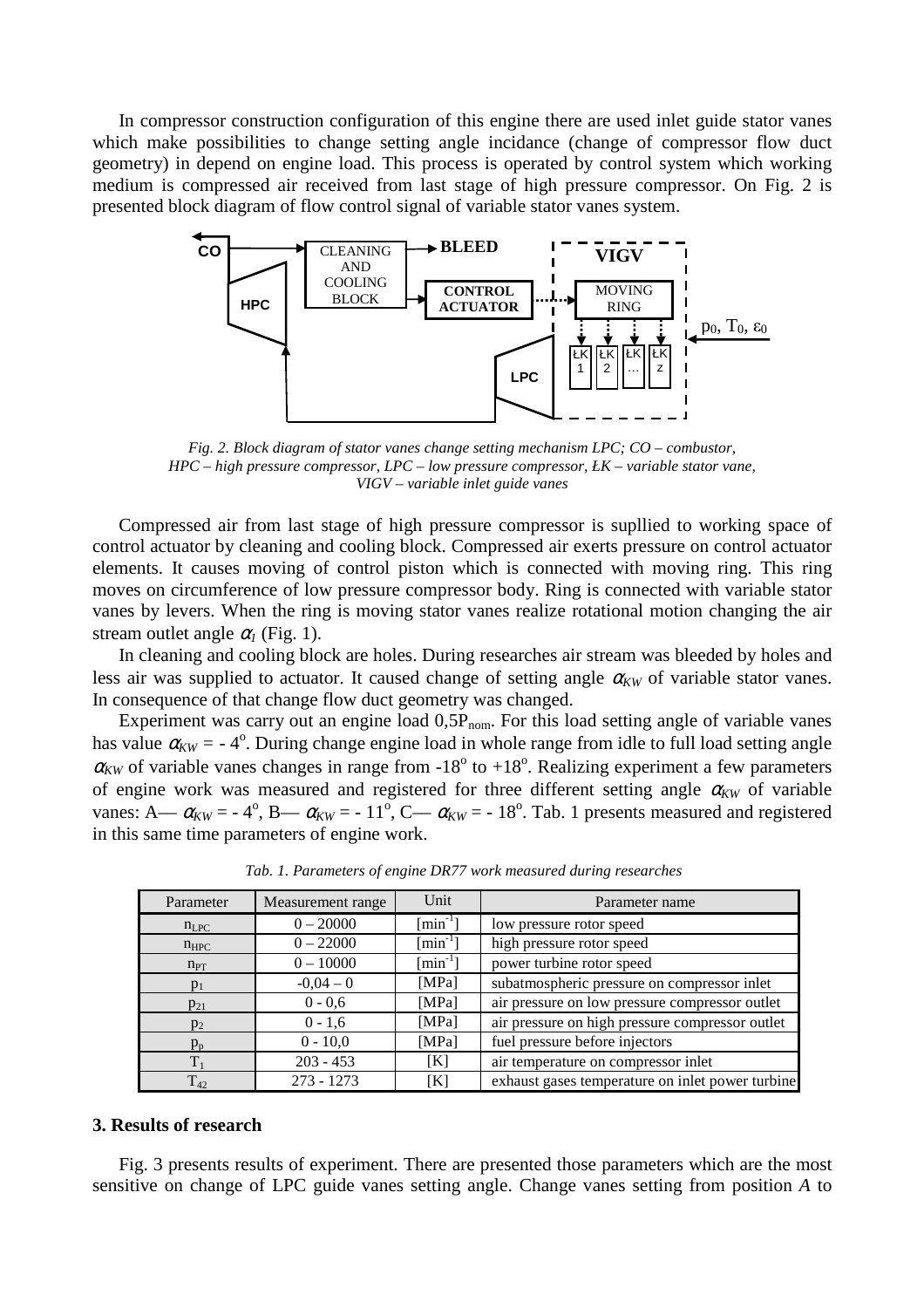position *C* caused increase air flow resistance by stator vanes. In consequence of that subatmospheric pressure on compressor inlet *p1* decreases. It causes pressure decrease in next parts of compressor and engine flow duct (Fig. 3bc). In this way reduced air density flowing by compressor, for stable quantity of stream fule supllied to combustor, causes increase of compressors rotor speed. The most visible is increase of low pressure compressor rotor speed (Fig. 3a) caused by directly influence on this compressor incorectly setting variable guide stator vanes.



*Fig. 3. Change of engine work parameters values in function of variable inlet guide stator vanes setting angle: A* -  $\alpha_{KW} = -4^o, B - \alpha_{KW} = -11^o, C - \alpha_{KW} = -18^o$ 

Gasodynamical connection between low pressure compressor and high pressure compressor absorbs disturbances work of low pressure compressor which are transferred on high pressure compressor. Therefore range of change high pressure compressor rotor speed is lower than low pressure compressor. In this experimental it is below 1% and it is in measuring error range.

Change of subatmospheric pressure is above 5% stable value of this parameter. Changes of low and high pressure compressor outlet presure are adecuately above 1,3% and above 2,4% undisturbed value of angle setting  $\alpha_{KW} = -4^{\circ}$ .

Changes of pressure and air mass flow intensity values accompanied disturbing work of compressor, during constant fuel mas flow intensity in combustor, caused enrichment of fuel mixture. As a result of that, temperature combustor outlet gases increases. In experiment was confirmed tendency changes of gases tempertaure values even though range of thoses changes is in measuring error range.

On the base of results of experiment there were determined mathematical equations modelling changes of particular engine work parameters in function of variable inlet guide stator vanes setting angle  $\alpha_{\text{KW}}$ :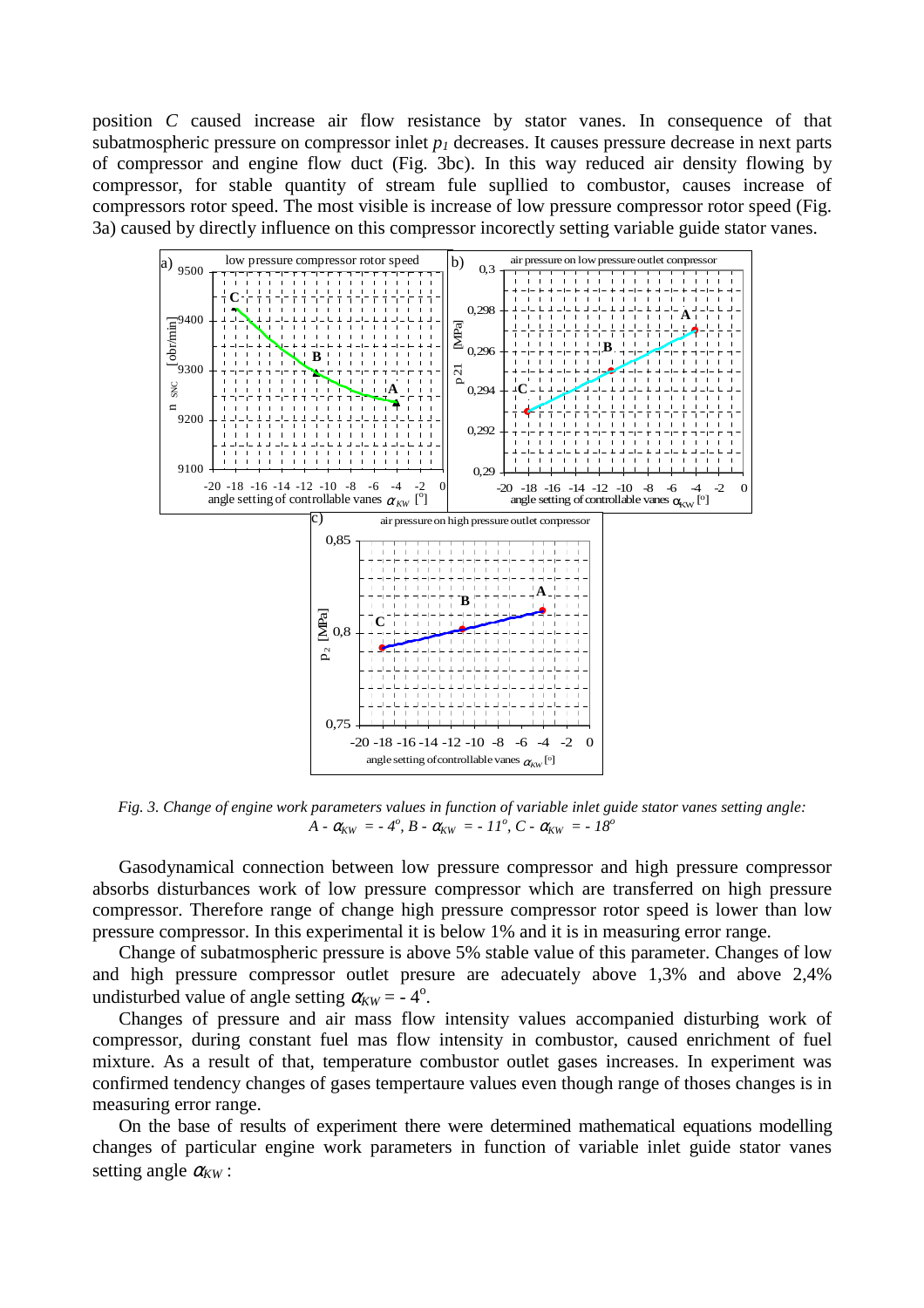$$
n_{SNC} = 0.7449 \alpha_{KW}^2 + 2.602 \alpha_{KW} + 9234.5 \tag{2}
$$

$$
n_{\text{SWC}} = 0.0204 \alpha_{\text{KW}}^2 - 1.1224 \alpha_{\text{KW}} + 12598 \tag{3}
$$

$$
p_1 = -10^6 \alpha_{\text{KW}}^2 - 10^6 \alpha_{\text{KW}} + 0.0077 \tag{4}
$$

$$
p_{21} = 10^{16} \alpha_{\text{KW}}^2 + 0.0029 \alpha_{\text{KW}} + 2.9814 \tag{5}
$$
\n
$$
p_{21} = 2.10^{16} \alpha_{\text{ZW}}^2 + 0.0143 \alpha_{\text{UV}} + 8.1771 \tag{6}
$$

$$
p_2 = 2 \cdot 10^{16} \alpha_{\text{KW}}^2 + 0.0143 \alpha_{\text{KW}} + 8.1771 \tag{6}
$$
  

$$
T = 0.0204 \alpha_{\text{AU}}^2 + 0.1633 \alpha_{\text{AU}} + 52633 \tag{7}
$$

$$
T_{42} = 0.0204 \alpha_{KW}^2 + 0.1633 \alpha_{KW} + 526.33 \tag{7}
$$

Fig. 4 presents results of solution of an mathematical equations describing of changes of engine work parameters values. Modelling was cary out an state engine load what was equivalent unchangable fuel mass flow. In this case range of change of variable inlet guide stator vanes setting angle  $\alpha_{KW}$  was widen from -18<sup>o</sup> to +18<sup>o</sup>. Researches in range  $\alpha_{KW}$  from -4<sup>o</sup> to +18<sup>o</sup> were not possilble to realize on real engine. It is caused by technical restrictions on the engine.



*Fig. 4. Change of engine work parameters values in function of variable inlet guide stator vanes setting angle gotten during mathematical simulation*